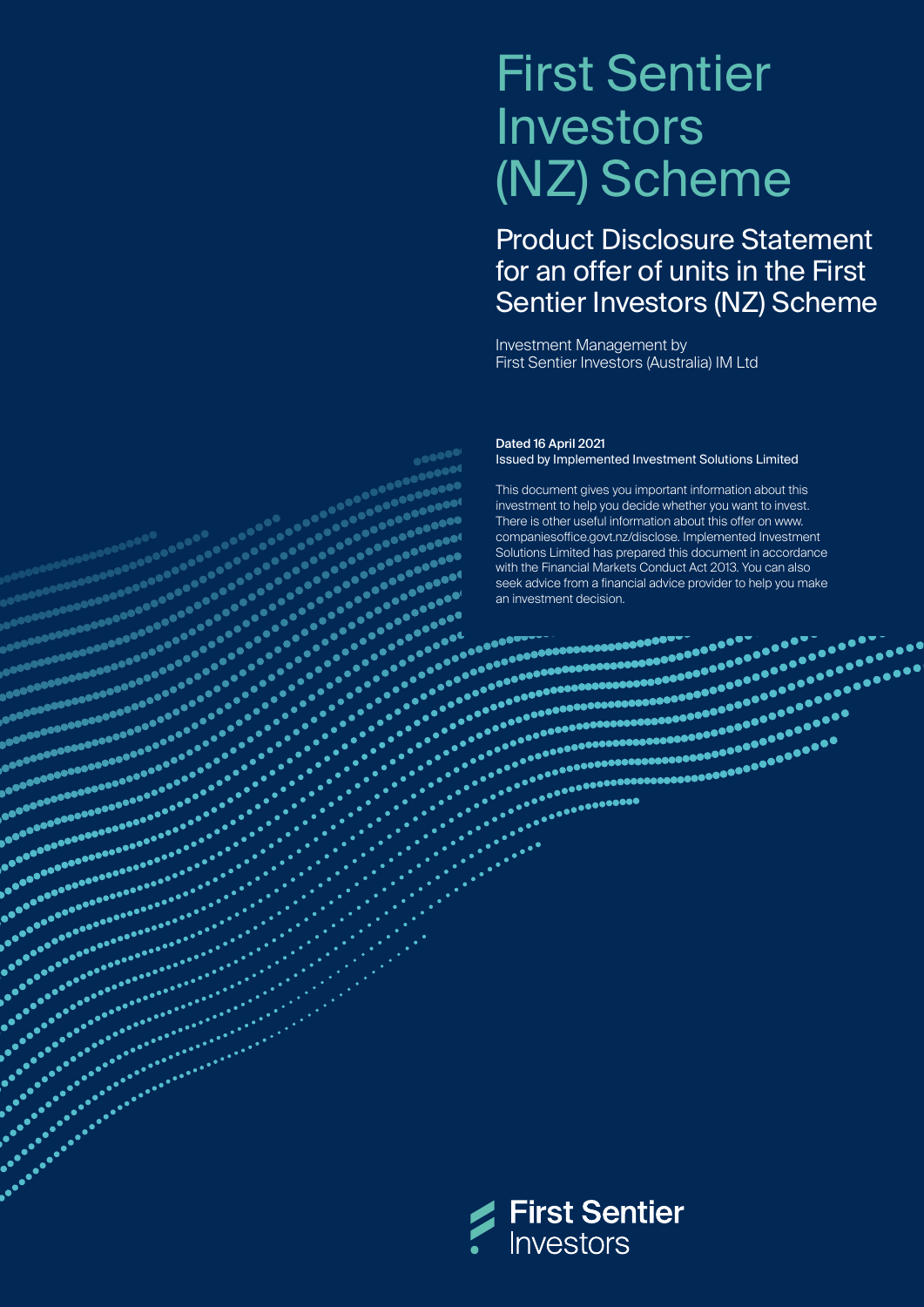# 1. Key information summary

#### What is this?

This is a managed investment scheme. Your money will be pooled with other investors' money and invested in various investments. Implemented Investment Solutions Limited will invest your money and charge you a fee for its services. The returns you receive are dependent on the investment decisions of Implemented Investment Solutions Limited and of its investment manager and the performance of the investments. The value of those investments may go up or down. The types of investments and the fees you will be charged are described in this document.

## What will your money be invested in?

This Product Disclosure Statement ('PDS') is an offer of units in the First Sentier Global Listed Infrastructure Fund (the 'Fund'). The Fund is established within the First Sentier Investors (NZ) Scheme (the 'Scheme').

There is one investment option offered under this PDS. This investment option is summarised below. More information about the investment target and strategy for the investment option is provided at section 3 of the PDS, 'Description of your investment option' on page 5.

| <b>Fund</b>                                                            | Description of the Fund and its investment objective                                                                                                                                                                                        | <b>Risk Indicator</b>                       |                                                  | <b>Estimated Fund</b><br><b>Charges</b><br>$\frac{10}{6}$ of the Fund's<br>net asset value) | Indicative' Buy/<br><b>Sell Spread (of</b><br>each investment<br>/redemption) |
|------------------------------------------------------------------------|---------------------------------------------------------------------------------------------------------------------------------------------------------------------------------------------------------------------------------------------|---------------------------------------------|--------------------------------------------------|---------------------------------------------------------------------------------------------|-------------------------------------------------------------------------------|
| <b>First Sentier</b><br><b>Global Listed</b><br>Infrastructure<br>Fund | The Fund invests in the shares of companies from around<br>the world that own or operate infrastructure assets. The<br>infrastructure sector includes operating assets from the<br>transport, utilities, energy and communications sectors. | Lower risk/<br>potentially<br>lower returns | Higher risk/<br>potentially<br>higher<br>returns | $1.01\%$ (incl. GST)                                                                        | $0.10\% / 0.10\%$                                                             |
|                                                                        | The investment objective of the Fund is to outperform<br>the FTSF Global Core Infrastructure 50-50 Net Total<br>Return Index (NZD hedged), after fees and expenses, but<br>before investor taxes, over a rolling three year period.         | 2<br>3                                      | 5<br>$\overline{7}$<br>6                         |                                                                                             |                                                                               |
|                                                                        | Currency exposure will be hedged back into New Zealand<br>dollars using forward currency contract derivatives.                                                                                                                              |                                             |                                                  |                                                                                             |                                                                               |

\* Buy/sell spreads are as at the date of this PDS and are indicative only. For the most up to date buy/sell spreads se[e www.iisolutions.co.nz/fund-hosting/documents-and-reporting/.](http:// www.iisolutions.co.nz/fund-hosting/documents-and-reporting/)

See section 4 of the PDS, 'What are the risks of investing ' on page 5 for an explanation of the risk indicator and for information about other risks that are not included in the risk indicator. To help you clarify your own attitude to risk, you can seek financial advice or work out your risk profile at <www.sorted.org.nz/tools/investor-kickstarter>.

#### Who manages the First Sentier Investors (NZ) Scheme?

The manager of the First Sentier Investors (NZ) Scheme is Implemented Investment Solutions Limited ('we', 'us', 'our').

See section 7 of the PDS, 'Who is involved? ' on page 8 for more information.

## What are the returns?

The return on your investment comes from:

- Any increase or decrease in the unit price of the Fund, and
- Any income distributions made from the Fund.

We expect to make six-monthly distributions for the March and September periods. Distribution payments are expected to be made within 20 business days of the start of March and September respectively. You can choose for your distributions from the Fund to be reinvested in the Fund. If you do not make a distribution election the default option is reinvestment.

See section 2 of the PDS, 'How does this investment work?' on page 4 for more information.

### How can you get your money out?

Investments in the Fund are redeemable on request. We may suspend or defer redemptions if we determine this is in the best interests of investors generally. We may also suspend redemptions from the Fund in certain circumstances set out in the Trust Deed including if we, in good faith, form the opinion that it is not practicable or would be materially prejudicial to the interests of the Fund's investors to realise assets or borrow to permit unit redemptions.

See section 2 of the PDS, 'How does this investment work?' on page 4 for more information.

Your investment in the Fund can be sold but there is no established market for trading this financial product. This means that you may not be able to find a buyer for your investment.

### How will your investment be taxed?

The Fund offered under this PDS is a portfolio investment entity ('PIE').

The amount of tax you pay in respect of a PIE is based on your prescribed investor rate ('PIR'). To determine your PIR, go to [www.ird.govt.nz/roles/portfolio-investment-entities/find-my](http://www.ird.govt.nz/roles/portfolio-investment-entities/find-my-prescribed-investor-rate)[prescribed-investor-rate.](http://www.ird.govt.nz/roles/portfolio-investment-entities/find-my-prescribed-investor-rate)

See section 6 of the PDS, 'What taxes will you pay?' on page 7 for more information.

### Where can you find more key information?

We are required to publish quarterly updates for the Fund. The updates show the returns, and the total fees actually charged to investors, during the previous year. The latest fund updates are available at [www.iisolutions.co.nz/fund-updates/](http://www.iisolutions.co.nz/fund-updates/). We will also give you copies of those documents on request.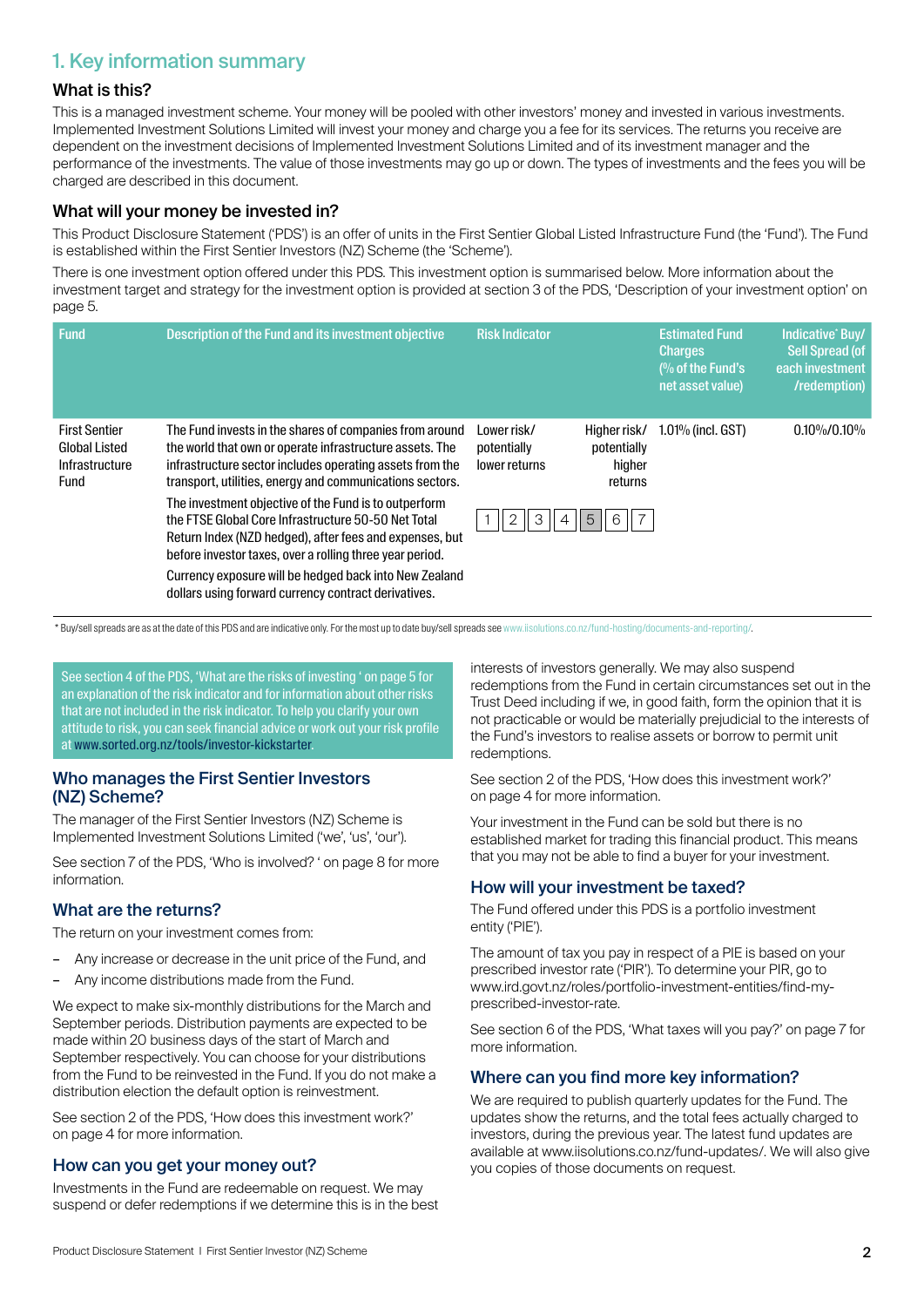## **CONTENTS**

| 1. | Key information summary               | $\overline{2}$ |
|----|---------------------------------------|----------------|
| 2. | How does this investment work?        | 4              |
| 3. | Description of your investment option | 5              |
| 4. | What are the risks of investing?      | 5              |
| 5. | What are the fees?                    | 6              |
| 6. | What taxes will you pay?              | 7              |
| 7. | Who is involved?                      | 8              |
| 8. | How to complain                       | 9              |
| 9. | Where you can find more information   | 9              |
|    | 10. How to apply                      | 9              |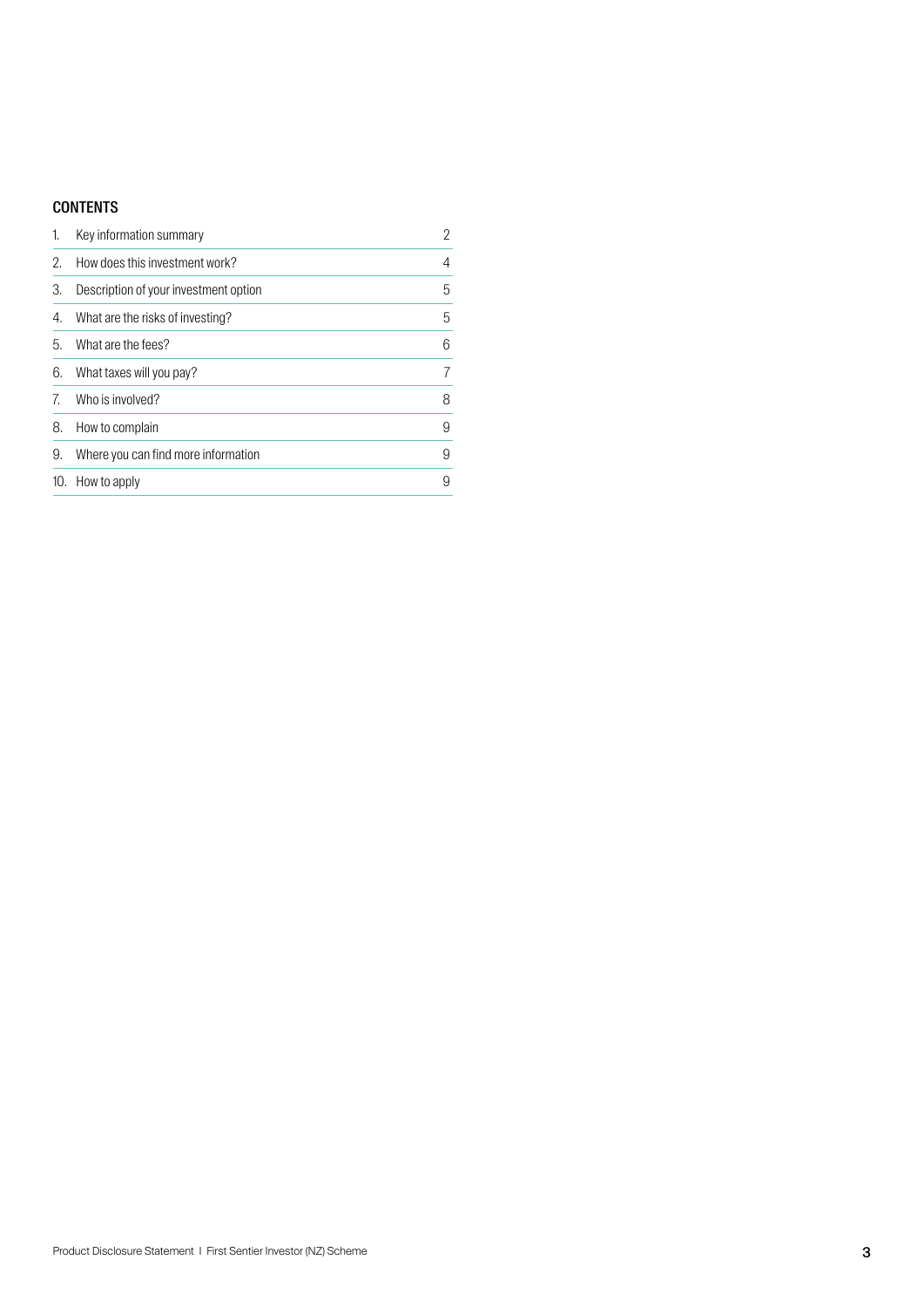# 2. How does this investment work?

This document is an offer to purchase units ('Units') in the Fund. The Fund is a trust, which is part of the First Sentier Investors (NZ) Scheme, which is a managed investment scheme, established under and governed by a trust deed ('Trust Deed').

The money you invest buys Units. Units do not constitute legal ownership of the Fund's assets but give you rights to the returns of the assets.

First Sentier Investors (Australia) IM Ltd ('First Sentier Investors') is the investment manager of the Fund and is responsible for investing and managing the Fund's assets.

The price of each Unit you receive in the Fund depends on the value of the Fund at the time you invest and any buy spread that applies. We calculate the Unit price for the Fund by subtracting the total value of the Fund's liabilities from the market value of its assets and dividing that number by the number of Units the Fund has issued. The Unit price is calculated daily.

A change in the value of the Fund's assets affects the price of your Units. The Unit price for the Fund will change as the market value of the Fund's assets changes.

No assets of the Fund will be available to be applied to meet the liabilities of any other fund in this Scheme.

Public Trust is the supervisor ('Supervisor') of the Scheme and, in that role, monitors and supervises our management of the Fund. The assets of the Fund are held in independent custody by BNP Paribas Fund Services Australasia Pty Limited, who is appointed by the Supervisor.

The significant benefits of investing in the Fund are:

- **Diversification and scale.** By pooling the money of all investors in the Fund, we can give investors exposure to a more widely diversified portfolio of underlying assets than they may be able to access themselves. This increased diversification can reduce risk. In addition, the scale of the Fund allows us to lower costs by negotiating better prices with service providers.
- Professional investment management. First Sentier Investors is the investment manager for the Fund. First Sentier Investors is a global asset management group focused on providing high quality, long-term investment capabilities to clients. It brings together teams of specialist investment managers who share its common commitment to responsible investment principles. First Sentier Investors is a stand-alone asset management business and also home to a number of individually branded investment teams, such as Stewart Investors, FSSA Investment Managers and Realindex. Together, the group offers a comprehensive suite of investment capabilities across global and regional equities, cash and fixed income, infrastructure and multi-asset solutions, all with a shared purpose to deliver sustainable investment success. First Sentier Investors is ultimately owned by Mitsubishi UFJ Financial Group, Inc., one of the world's largest financial services companies.

The return on your investment comes from:

- Any increase or decrease in the Unit price of the Fund, and
- Any distributions made from the Fund.

We expect to make six monthly distributions for the Fund for the March and September periods. Distribution payments are expected to be made within 20 business days of the start of March and September respectively. You can choose for your distributions from the Fund to be reinvested in the Fund. If you do not make a distribution election the default option is reinvestment. We can vary the method of calculation of distributions and the

period between distributions (including suspending distributions) by providing three months' notice to you.

#### Making investments

You can make lump sum or regular investments into the Fund. The application process is described in section 10 of the PDS, 'How to apply' on page 9.

The minimum initial investment for the Fund is \$50,000. Thereafter, the minimum additional investment is \$5,000. These minimum amounts may be varied or waived at our discretion. If you are investing through a platform such as InvestNow, the minimums may be lower than those stated in this PDS.

We may, in our absolute discretion, refuse any application without giving any reason. If we refuse your application, your application payment will be returned to you in full, without interest.

### Withdrawing your investments

You may request redemption of some or all of your investment at any time. Payment will normally be made within 5 business days of our receiving a redemption request from you. However, we may suspend withdrawals from the Fund if we decide to close the Fund, or in other circumstances where we believe that allowing investors to take their money out would not be workable, or would prejudice investors generally. A suspension can last up to six months. If withdrawals are suspended and you submit a withdrawal request, we will not process it until the suspension is lifted.

When you redeem all or part of your investment from the Fund, we will redeem your investment at the Unit price for the Fund. adjusted for the applicable sell spread for the Fund.

We reserve the right to refuse a redemption request for less than 500 Units or a redemption request that would result in you holding less than 50,000 Units (except where all of your Units are to be redeemed).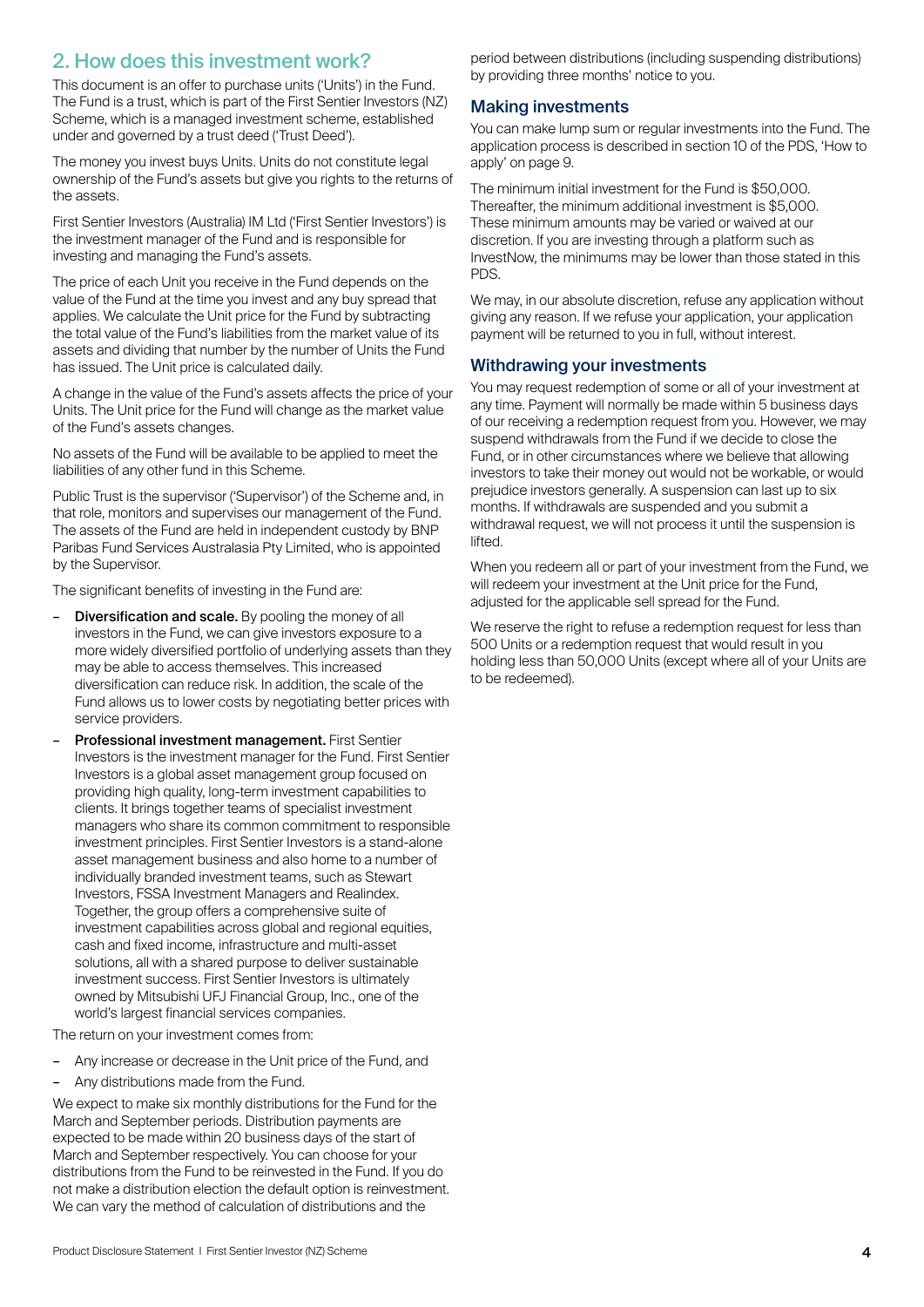# 3. Description of your investment option

| <b>Fund</b>                                                         | Summary of investment objectives and strategy                                                                                                                                                                                                                                                                                                                                                                                                                                                                                                                                                       | <b>Target investment mix</b>                                                                             | <b>Risk category</b> | <b>Minimum suggested</b><br>investment timeframe |
|---------------------------------------------------------------------|-----------------------------------------------------------------------------------------------------------------------------------------------------------------------------------------------------------------------------------------------------------------------------------------------------------------------------------------------------------------------------------------------------------------------------------------------------------------------------------------------------------------------------------------------------------------------------------------------------|----------------------------------------------------------------------------------------------------------|----------------------|--------------------------------------------------|
| <b>First Sentier</b><br><b>Global Listed</b><br>Infrastructure Fund | The Fund invests in the shares of companies from around<br>the world that own or operate infrastructure assets. The<br>infrastructure sector includes operating assets from the<br>transport, utilities, energy and communications sectors.<br>The assets held by these companies typically offer high<br>barriers to entry, pricing power, and structural growth. The<br>strategy is based on active, bottom-up security selection<br>which seeks to identify mispricing. The Fund seeks to<br>minimise risk by on-the-ground research, a focus on quality<br>and sensible portfolio construction. | Cash and cash<br>equivalents: 2%<br>International<br>equities: 98% (listed<br>infrastructure securities) | 5                    | 7 years                                          |
|                                                                     | The objective of the Fund is to deliver capital growth<br>and inflation-protected income by investing in a globally<br>diversified portfolio of infrastructure securities. The Fund<br>aims to outperform the FTSE Global Core Infrastructure<br>50-50 Net Total Return Index (NZD hedged), after fees and<br>expenses, but before investor taxes, over a rolling three year<br>period.<br>Currency exposure will be hedged back into New Zealand<br>dollars using forward currency contract derivatives.                                                                                           |                                                                                                          |                      |                                                  |

We can make changes to the Statement of Investment Policy and Objectives ('SIPO') of the Fund in accordance with the Trust Deed and the Financial Markets Conduct Act 2013 ('FMC Act'). Before making changes to the SIPO, we will consider if the changes are in your best interests and consult with the Supervisor. We will give notice of changes to investors of the Fund prior to effecting any material change and any changes to the SIPO will be advised in the Fund's annual report for the Scheme. The most current SIPO for the Fund can be found on the scheme register at [www.](http://www.disclose-register.companiesoffice.govt.nz) [disclose-register.companiesoffice.govt.nz.](http://www.disclose-register.companiesoffice.govt.nz)

Further information about the assets in the Fund can be found in the fund updates at [www.iisolutions.co.nz/fund-updates/](http://www.iisolutions.co.nz/fund-updates/).

## 4. What are the risks of investing?

### Understanding the risk indicator

Managed funds in New Zealand must have a standard risk indicator. The risk indicator is designed to help investors understand the uncertainties both for loss and growth that may affect their investment. You can compare funds using the risk indicator.

| Lower risk/ | potentially lower returns |  | potentially higher returns | Higher risk/ |
|-------------|---------------------------|--|----------------------------|--------------|
|             |                           |  |                            |              |

See page 2 for the risk indicator for the Fund offered under this PDS.

The risk indicator is rated from 1 (low) to 7 (high). The rating reflects how much the value of the Fund's assets goes up and down (volatility). A higher risk generally means higher potential returns over time, but more ups and downs along the way.

To help you clarify your own attitude to risk, you can seek financial advice or work out your risk profile at [www.sorted.org.nz/tools/](http://www.sorted.org.nz/tools/investor-kickstarter) [investor-kickstarter](http://www.sorted.org.nz/tools/investor-kickstarter).

Note that even the lowest category does not mean a risk-free investment, and there are other risks (described under the heading ('Other specific risks') that are not captured by this rating.

This risk indicator is not a guarantee of a fund's future performance. The risk indicator is based on the returns data for the five years to 31 March 2021. While risk indicators are usually relatively stable, they do shift from time to time. You can see the most recent risk indicator in the latest fund update for this Fund (once available).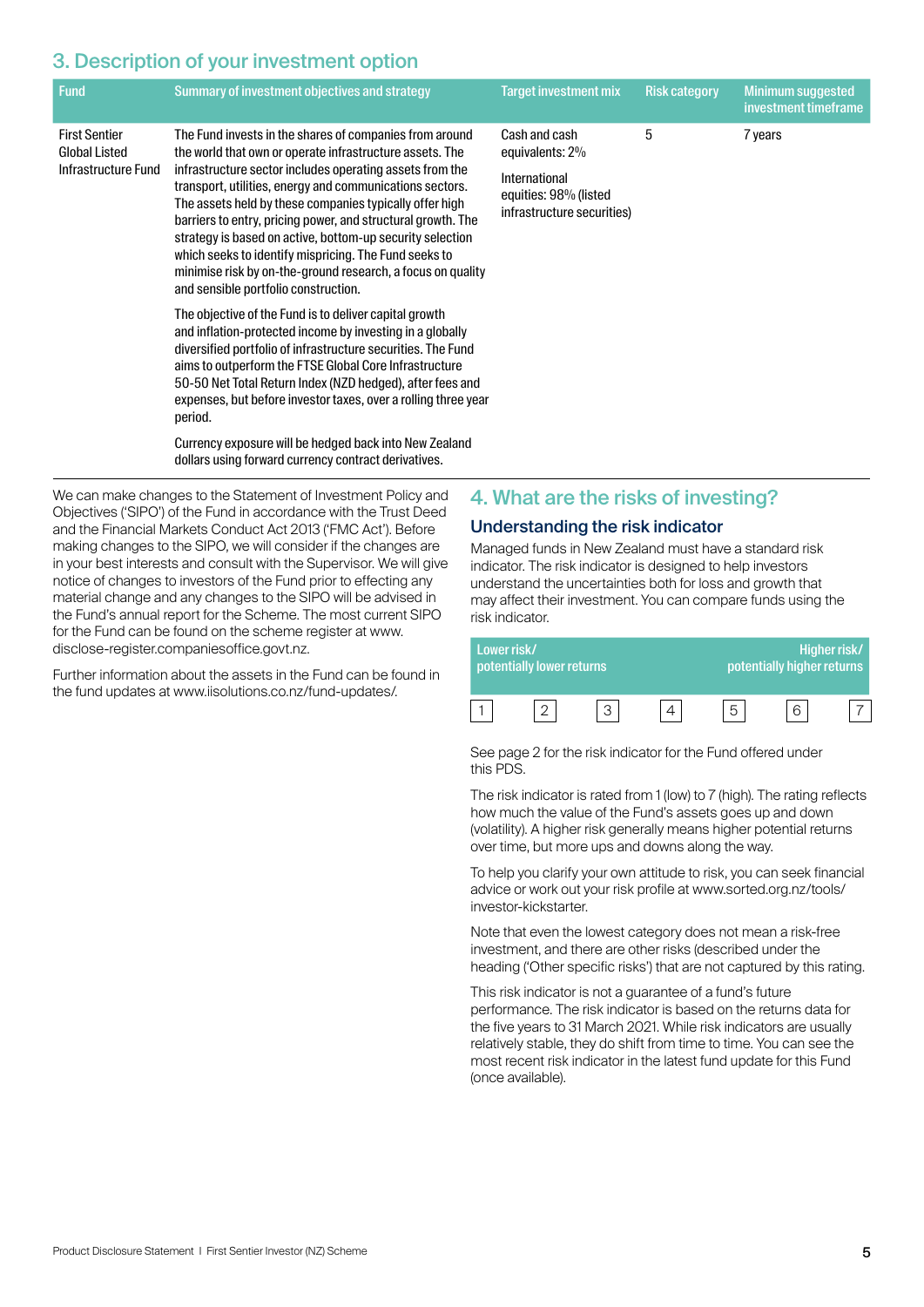## General investment risks

Some of the things that may cause the Fund's value to move up and down, which affect the risk indicator, are:

Market and security specific risk: A key risk for shares is that prices fluctuate. Price fluctuations are generally attributable to a combination of:

- market risk and,
- security specific risk

Factors that underpin market risk include expectations for economic growth, investor sentiment, interest rates and inflation. Market factors impact on all shares.

Security specific risk refers to factors that are particular to each stock or security. Examples of security specific risk include the level of company debt and the demand for a company's particular products or services. Additionally, investor sentiment is one of the factors that will influence security specific risk.

Currency risk: The Fund invests offshore and hence is exposed to currency risk.

Currency risk stems from the value of foreign currencies moving differently to the New Zealand dollar. For example, a fall in an investor's local currency can result in an increase in the value of their international investments.

The Fund aims to hedge currency exposure back to the New Zealand dollar which involves reducing or aiming to reduce the impact of currency movements on the value of the Fund's investments.

**Emerging markets risk:** The Fund may have exposure to emerging markets. Due to the legal, political, business and social frameworks not being as developed as those in more established market economies there is an increased risk in investing in emerging markets. As a result, investment returns in emerging markets are usually more volatile than those in developed markets.

Investments sanctions risk: Regulations, restrictions and sanctions may be imposed by governments or international bodies (such as the United Nations) or their agencies which impact investments held by the Fund. Limits may be imposed on the amount and type of assets that may be purchased by the Fund or the sale and timing of sale of such assets once purchased or the identity of permissible counterparties. Limits may also be imposed on potential purchasers of assets held by the Fund, thereby preventing certain purchasers and counterparties from transacting in those assets, limiting the liquidity of those assets and/or otherwise affecting the market price that is available for those assets.

Liquidity risk: The Fund is exposed to liquidity risk. Low liquidity is a risk, as it can reflect the lack of demand for an investment, and make that investment harder to sell in a timely manner. This may affect returns if there is insufficient time to wait for demand to increase and a sale is required to be made at a lower price.

Derivatives risk: Derivatives are contracts between two parties that usually derive their value from the price of a physical asset or market index. While the use of derivatives offers the opportunity for higher gains, it can also magnify losses to a Fund. Risks associated with the use of derivatives include that the value of a derivative may fall as a result of an adverse movement in the underlying asset or index, a Fund not being able to meet payment obligations as they arise and the risk that the other party with whom the derivative contract is held will fail to perform its contractual obligations.

## Other specific risks

We are not aware of any other specific risks.

Further general information on risks is contained in the document 'Other Material information' which can be found on the offer register at [www.disclose-register.companiesoffice.govt.nz.](http://www.disclose-register.companiesoffice.govt.nz)

## 5. What are the fees?

You will be charged fees for investing in the Fund. Fees are deducted from your investment and will reduce your returns. If we invest in other funds, those funds may also charge fees. The fees you pay will be charged in two ways:

- regular charges for example, annual fund charges. Small differences in these fees can have a big impact on your investment over the long term.
- one-off fees for example, trading costs.

## Annual Fund Charges (% of net asset value)

| <b>Fund</b>                                                            | <b>Fixed Annual</b><br><b>Fund Charges</b> | <b>GST</b>  | <b>Estimated Annual</b><br><b>Fund Charges</b>                      |
|------------------------------------------------------------------------|--------------------------------------------|-------------|---------------------------------------------------------------------|
|                                                                        | (excl. GST)                                | (Estimated) | (Including GST)<br>$\frac{10}{6}$ of the Fund's net<br>asset value) |
| <b>First Sentier</b><br><b>Global Listed</b><br>Infrastructure<br>Fund | $1.00\%$                                   | $0.01\%$    | 1.01%                                                               |

The charges outlined above include all normal day-to-day fund costs and expenses including the following:

- the management fee paid to us and the investment management fee paid to First Sentier Investors;
- the Supervisor's fee and the custody fee;
- costs and expenses incurred by us, the Supervisor and the investment manager in carrying out each of our respective duties (including the fees charged by auditors, solicitors, valuers and other advisers, as well as index licence costs);
- bank account charges applicable to the Fund; and
- costs for administration services, including Unit registry, asset registry, Unit pricing and investment accounting costs and costs associated with the provision of financial information related to the Fund.

The GST treatment of each of these components varies. For example, GST is currently charged at 15% on the audit fee and custody fees are an exempt supply for the purposes of GST.

The Total Annual Fund Charges do not include any extraordinary expenses such as costs of any litigation or Unitholder meetings. There is no limit on these expenses, which will be shown in the Fund's financial statements.

The Total Annual Fund Charges are calculated and accrued daily and are reflected in the Unit price. They are paid monthly.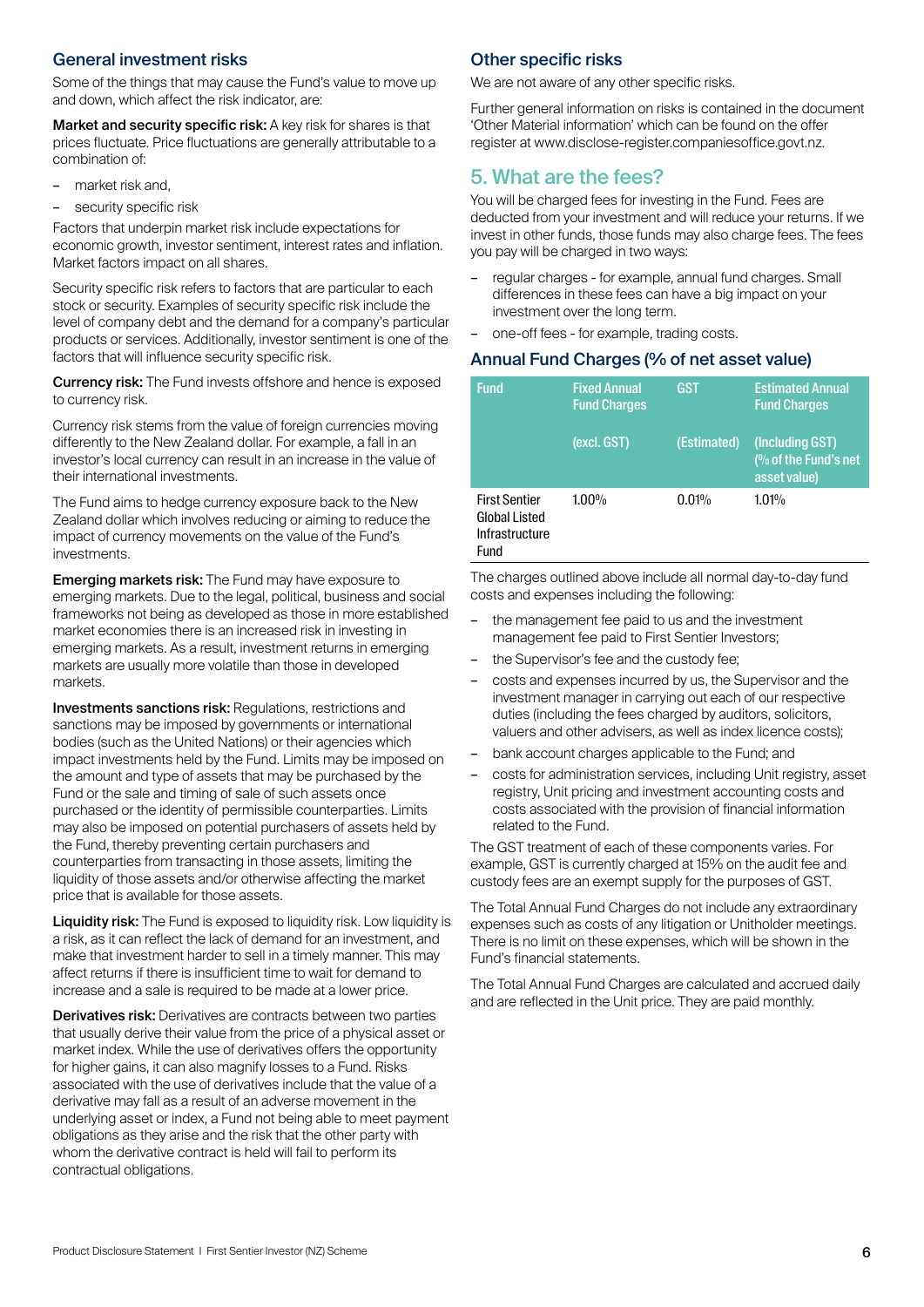## Individual action fees and trading costs (% of amount contributed or withdrawn)

#### Individual action fees

There are no individual action fees currently being charged to investors in the Fund offered under this PDS.

#### Trading costs

Buy/sell spreads - when you enter or leave the Fund, any buy or sell spreads applicable at that time will be a cost to you. The buy spread is added to the Unit price on entry to the Fund, and the sell spread is deducted from the Unit price on exit from the Fund. The buy/sell spreads belong to the Fund and are not fees paid to us or the investment manager. The purpose of buy/sell spreads is to make sure that any transaction costs incurred as a result of an investor entering or leaving the Fund are borne by that investor, and not by other investors in the Fund. There is no GST charged on buy/sell spreads.

We aim to set buy/sell spreads at levels which reflect expected trading costs. Buy/sell spreads in the table below are as at the date of this PDS and are indicative.

| <b>Fund</b>                        | <b>Buy spread</b> | <b>Sell spread</b> |
|------------------------------------|-------------------|--------------------|
| <b>First Sentier Global Listed</b> | $0.10\%$          | $0.10\%$           |
| Infrastructure Fund                |                   |                    |

We may change the buy/sell spreads from time to time to reflect the latest trading costs and market conditions. In stressed market conditions buy/sell spreads may materially increase. To date the buy and sell spreads for the Fund have not been higher than 0.10%. For the most up to date buy/sell spreads see [www.](http://www.iisolutions.co.nz/fund-hosting/documents-and-reporting/) [iisolutions.co.nz/fund-hosting/documents-and-reporting/](http://www.iisolutions.co.nz/fund-hosting/documents-and-reporting/).

There are no other one-off fees currently being charged to investors in the Fund offered under this PDS.

## Example of how fees apply to an investor

Anthony invests \$50,000 in the First Sentier Global Listed Infrastructure Fund. He is charged a buy spread of 0.10%. This brings the starting value of his investment to \$49,950.00.

He is also charged management and administration fees, which work out to about \$504.50 (1.01% of \$49,950.00). These fees might be more or less if his account balance has increased or decreased over the year.

## Estimated total fees for the first year

Trading cost\* (buy spread): \$50.00

| \$504.50 |
|----------|
|          |

\* Based on the indicative buy spread in this PDS. For the most up to date buy/sell spreads see [www.](http://www.iisolutions.co.nz/fund-hosting/documents-and-reporting/) [iisolutions.co.nz/fund-hosting/documents-and-reporting/.](http://www.iisolutions.co.nz/fund-hosting/documents-and-reporting/)

See the latest fund update (when available) for an example of the actual returns and fees investors were charged over the past year.

## The fees can be changed

We can change fees from time to time. We can also add new fees. We may waive or decrease the amount of the management fee (included as part of the Total Annual Fund Charges) without notice. We may increase the management fee, or start charging additional fees, by giving you at least three months' notice. The rules about fee changes are in the Trust Deed, which can be found on the scheme register at [www.disclose-register.](http://www.disclose-register.companiesoffice.govt.nz) [companiesoffice.govt.nz](http://www.disclose-register.companiesoffice.govt.nz).

We must publish a fund update for the Fund showing the fees actually charged during the most recent year. Fund updates, including past updates, when prepared, will be available on the offer register at [www.disclose-register.companiesoffice.govt.nz](http://www.disclose-register.companiesoffice.govt.nz).

# 6. What taxes will you pay?

The Fund is a portfolio investment entity. The amount of tax you pay is based on your prescribed investor rate ('PIR'). To determine your PIR, go to [www.ird.govt.nz/roles/portfolio-investment](http://www.ird.govt.nz/roles/portfolio-investment-entities/find-my-prescribed-investor-rate)[entities/find-my-prescribed-investor-rate.](http://www.ird.govt.nz/roles/portfolio-investment-entities/find-my-prescribed-investor-rate) If you are unsure of your PIR, we recommend you seek professional advice or contact the Inland Revenue Department. It is your responsibility to tell us your PIR when you invest or if your PIR changes. If you do not tell us, a default rate may be applied. If the rate applied to your PIE income is lower than your correct PIR you will be required to pay any tax shortfall as part of the income tax year-end process. If the rate applied to your PIE income is higher than your PIR any tax over-withheld will be used to reduce any income tax liability you may have for the tax year and any remaining amount will be refunded to you.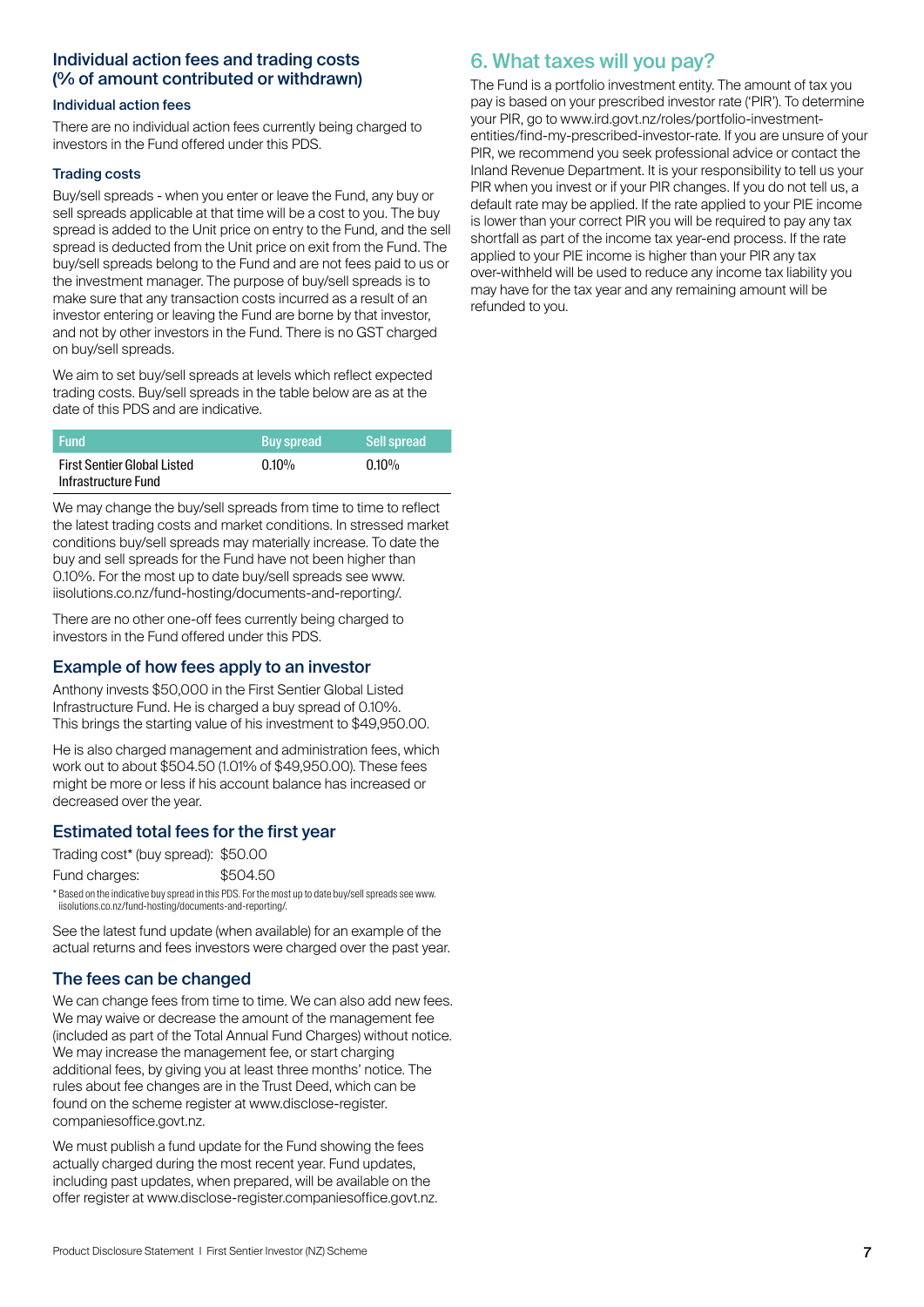# 7. Who is involved?

## About Implemented Investment Solutions Limited

Implemented Investment Solutions Limited is the manager of the Fund. Our contact details are below.

Level 2, Woodward House 1 Woodward Street PO Box 25003 WELLINGTON 6146

Telephone: (04) 499 9654 Email: [contact@iisolutions.co.nz](mailto:contact@iisolutions.co.nz)

## Who else is involved?

| <b>Title</b>              | <b>Name</b>                                          | <b>Role</b>                                                                                                                                        |
|---------------------------|------------------------------------------------------|----------------------------------------------------------------------------------------------------------------------------------------------------|
| Supervisor                | <b>Public Trust</b>                                  | The supervisor of the Fund under the FMC Act is responsible<br>for supervising Implemented Investment Solutions Limited as<br>manager of the Fund. |
| Custodian                 | <b>BNP Paribas Fund Services Australasia Pty Ltd</b> | Appointed by Public Trust, as Supervisor, to hold the assets of<br>the Fund on behalf of investors.                                                |
| <b>Investment Manager</b> | First Sentier Investors (Australia) IM Ltd           | Defines the Fund's investment mandate and makes decisions<br>about the actual investments of the Fund in accordance with<br>those mandates.        |
| Administrator             | <b>BNP Paribas Fund Services Australasia Pty Ltd</b> | Appointed by us to manage core administration functions<br>including unit pricing and fund accounting.                                             |
| <b>Registry Manager</b>   | <b>MMC Limited</b>                                   | Appointed by us to manage the registry functions of the Fund.                                                                                      |